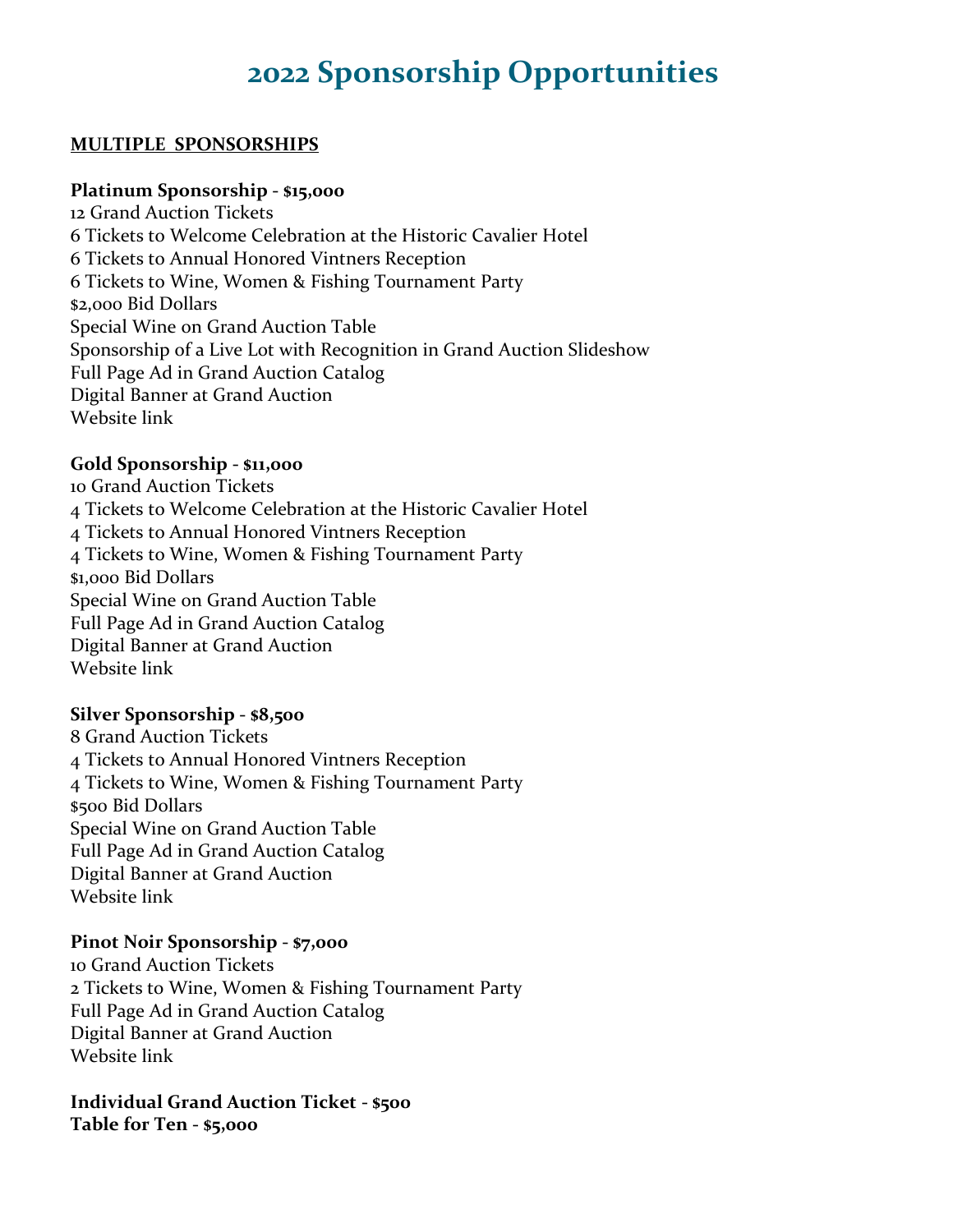#### **UNIQUE SPONSORSHIPS**

#### **Venue Sponsorship – CHERYL MCLESKEY**

10 Grand Auction Tickets 4 Tickets to Welcome Celebration at the Historic Cavalier Hotel 4 Tickets to Annual Honored Vintners Reception 10 Tickets to Wine, Women & Fishing Tournament Party Special Wine on Grand Auction Table 1 Full Page Ad in Grand Auction Catalog Digital Banner at Grand Auction Website link Logo on mobile bidding page Website link

#### **Merlot Sponsorship - \$30,000 MARLYN DEVELOPMENT**

12 Grand Auction Tickets 6 Tickets to Welcome Celebration at the Historic Cavalier Hotel 6 Tickets to Annual Honored Vintners Reception 6 Tickets to Wine, Women & Fishing Tournament Party Special Wine on Grand Auction Table Full Page Ad in Grand Auction Catalog Digital Banner at Grand Auction Website link

#### **Diamond Stemware Sponsorship - \$25,000 THE FRANKLIN JOHNSTON GROUP**

36 Grand Auction Tickets 6 Tickets to Welcome Celebration at the Historic Cavalier Hotel 6 Tickets to Annual Honored Vintners Reception 8 Tickets to Wine, Women & Fishing Tournament Party Sponsor Logo on Grand Auction Stemware Special Wine on Grand Auction Table Full page Ad in Grand Auction Catalog Digital Banner at Grand Auction Website link

#### **Paddle Sponsorship - \$22,500 TOWNEBANK**

24 Grand Auction Tickets 4 Tickets to Welcome Celebration at the Historic Cavalier Hotel 6 Tickets to Ann Honored Vintners Reception 6 Tickets to Wine, Women & Fishing Tournament Party Sponsor Logo on Grand Auction Bid Paddles Special Wine on 1 Grand Auction Table 2 Full Page Ads in Grand Auction Catalog Digital Banner at Grand Auction Website link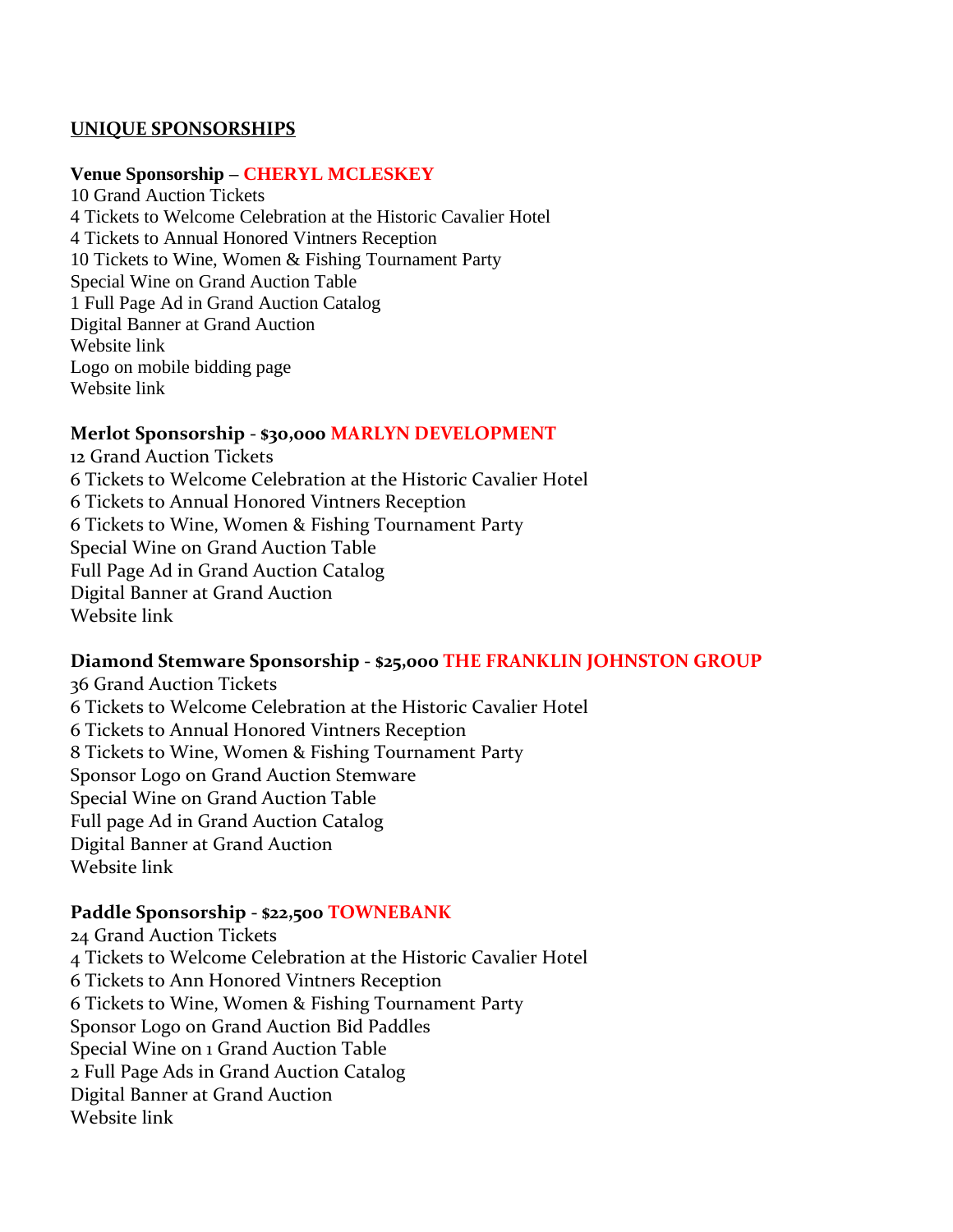# **Cheese Board Sponsorship - \$12,000**

10 Grand Auction Tickets 4 Tickets to Welcome Celebration at the Historic Cavalier Hotel 4 Tickets to Annual Honored Vintners Reception 4 Tickets to Wine, Women & Fishing Tournament Party Sponsor logo on Grand Auction cheese boards Special wine on Grand Auction Table 1 Full Page Ad in Grand Auction Catalog Digital Banner at Grand Auction Website link

# **Decanter Sponsorship - \$11,000 Wall, Einhorn & Chernitzer**

10 Grand Auction Tickets 4 Tickets to Welcome Celebration at the Historic Cavalier Hotel 4 Tickets to Annual Honored Vintners Reception 4 Tickets to Wine, Women & Fishing Tournament Party Sponsor Logo on Grand Auction Decanters Special wine on Grand Auction Table 1 Full Page Ad in Grand Auction Catalog Digital Banner at Grand Auction Website link

# **Corkscrew Sponsorship - \$11,000 CARR INVESTMENT GROUP**

10 Grand Auction Tickets 4 Tickets to Welcome Celebration at the Historic Cavalier Hotel 4 Tickets to Annual Honored Vintners Reception 4 Tickets to Wine, Women & Fishing Tournament Party Sponsor Logo on Grand Auction Corkscrews Special wine on Grand Auction Table 1 Full Page Ad in Grand Auction Catalog Digital Banner at Grand Auction Website link

# **Ball Cap Sponsorship - \$11,000 BAYPOINT CREDIT UNION**

10 Grand Auction Tickets 4 Tickets to Welcome Celebration at the Historic Cavalier Hotel 4 Tickets to Annual Honored Vintners Reception 4 Tickets to Wine, Women & Fishing Tournament Party Sponsor Logo on Grand Auction ball caps Special Wine on Grand Auction Table 1 Full Page Ad in Grand Auction Catalog Digital Banner at Grand Auction Website link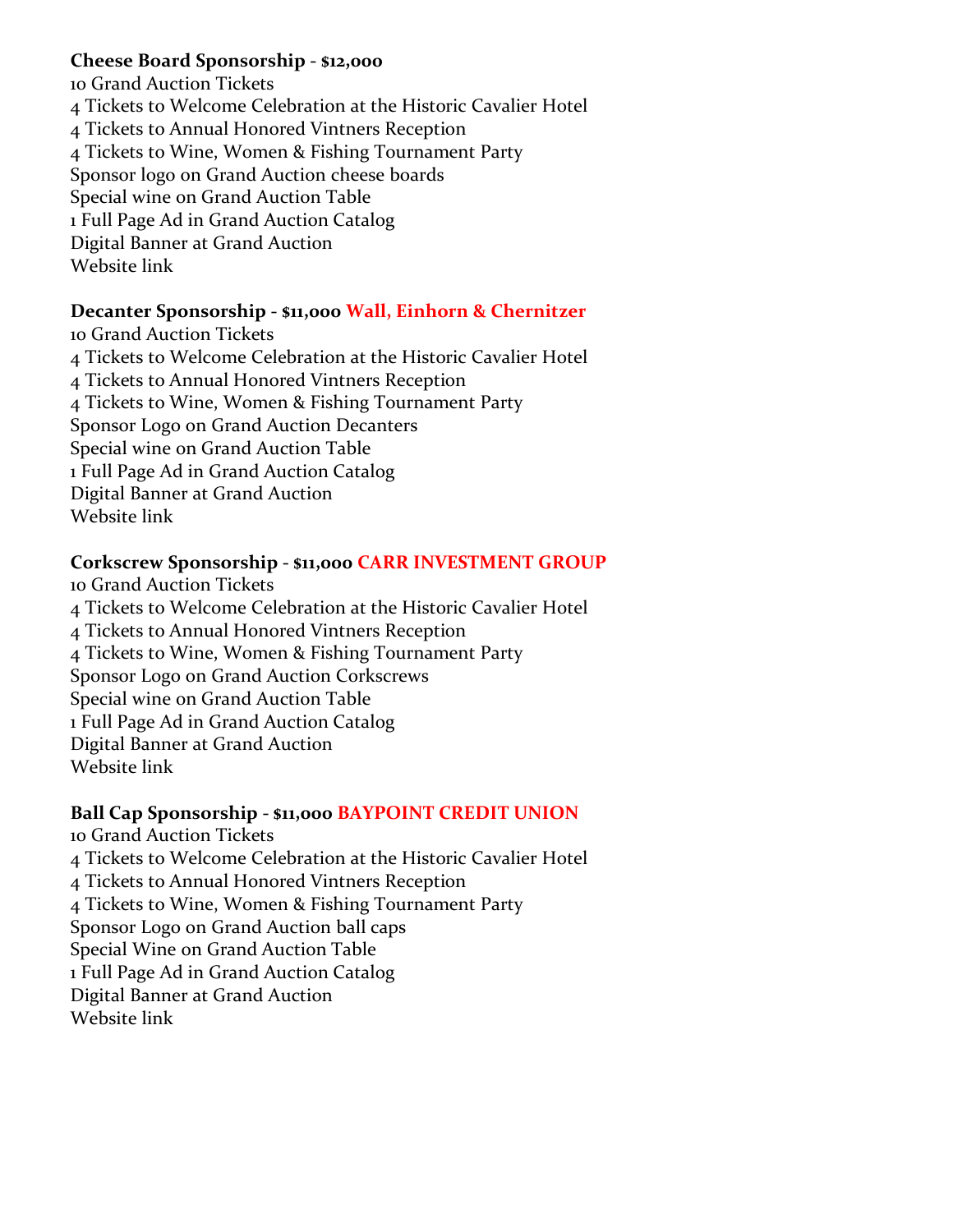# **Wine Aerator Sponsorship - \$11,000**

10 Grand Auction Tickets 4 Tickets to Welcome Celebration at the Historic Cavalier Hotel 4 Tickets to Annual Honored Vintners Reception 4 Tickets to Wine, Women & Fishing Tournament Party Sponsor Logo on Grand Auction Wine Aerators Special Wine on Grand Auction Table 1 Full Page Ad in Grand Auction Catalog Digital Banner at Grand Auction Website link

# **Wine Stopper Sponsorship - \$11,000**

10 Grand Auction Tickets 4 Tickets to Welcome Celebration at the Historic Cavalier Hotel 4 Tickets to Annual Honored Vintners Reception 4 Tickets to Wine, Women & Fishing Tournament Party Sponsor Logo on Grand Auction Wine Bottle Stoppers Special Wine on Grand Auction Table 1 Full Page Ad in Grand Auction Catalog Digital Banner at Grand Auction Website link

# **Table Wine Sponsorship - \$11,000**

12 Grand Auction Tickets 4 Tickets to Welcome Celebration at the Historic Cavalier Hotel 6 Tickets to Annual Honored Vintners Reception 2 Tickets to Wine, Women & Fishing Tournament Party Sponsor Logo on Grand Auction Table Wine Bottles Full page ad in Grand Auction Catalog Digital Banner at Grand Auction Website link

# **Wine Cuspidor Sponsorship- \$11,000**

10 Grand Auction Tickets 4 Tickets to Welcome Celebration at the Historic Cavalier Hotel 4 Tickets to Annual Honored Vintners Reception 4 Tickets to Wine, Women & Fishing Tournament Party Sponsor logo on Grand Auction wine cuspidors Special wine on Grand Auction Table 1 Full Page Ad in Grand Auction Catalog Digital Banner at Grand Auction Website Link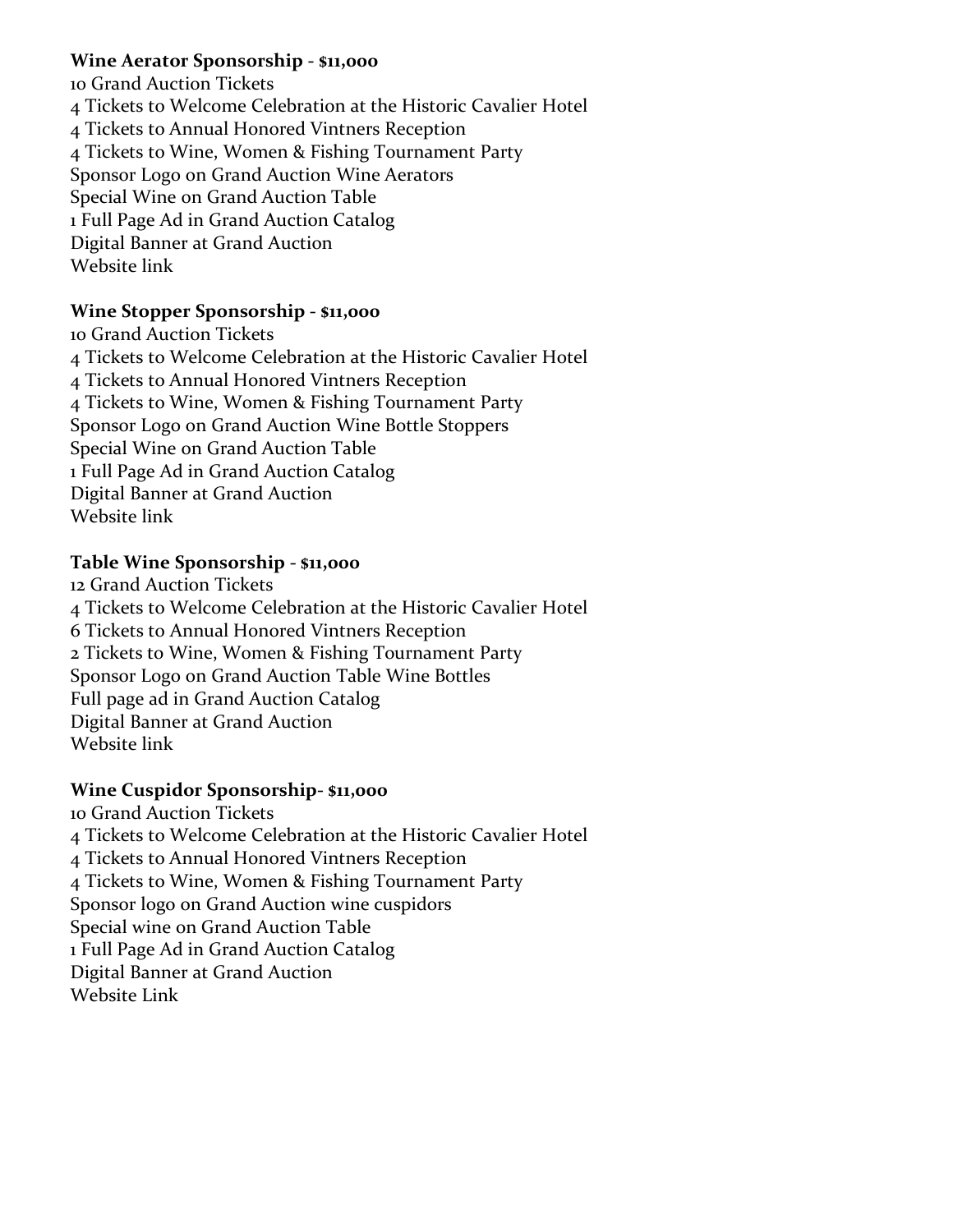## **Welcome Celebration Sponsorship - \$11,000**

10 Grand Auction Tickets 4 Tickets to Welcome Celebration at the Historic Cavalier Hotel 4 Tickets to Annual Honored Vintners Reception 4 Tickets to Wine, Women & Fishing Tournament Party Banner recognition at the Historic Cavalier Hotel Event Thursday, November 4 Special Wine on Grand Auction Table 1 Full Page Ad in Grand Auction Catalog Digital Banner at Grand Auction Website link

# **Band Sponsorship - \$10,000 GUAVA JAM**

10 Grand Auction Tickets 4 Tickets to Welcome Celebration at the Historic Cavalier Hotel 4 Tickets to Annual Honored Vintners Reception 4 Tickets to Wine, Women & Fishing Tournament Party Special Wine on Grand Auction Table 1 Full Page Ad in Grand Auction Catalog Digital Banner at Grand Auction Website link

## **Preview Reception Sponsorship - \$9,000 CORE ASSURANCE**

10 Grand Auction Tickets 4 Tickets to Annual Honored Vintners Reception 4 Tickets to Wine, Women & Fishing Tournament Party Sponsor Logo on Grand Auction Wine Plates and Napkins Special Wine on Grand Auction Table Full Page Ad in Grand Auction Catalog Digital Banner at Grand Auction Website link

# **Welcome Sponsorship - \$7,000 TROUTMAN PEPPER**

8 Grand Auction Tickets 2 Tickets to Annual Honored Vintners Reception 2 Tickets to Wine, Women & Fishing Tournament Party Sponsor Logo on Wine Glass Charms Sponsor Logo on Guest Welcome Bags Full Page Ad in Grand Auction Catalog Digital Banner at Grand Auction Website link

# **Wine Bar Sponsorship - \$7,000 TAYLOR CONSTRUCTION; DR. REICHLEY pending**

8 Grand Auction Tickets 4 Tickets to Annual Honored Vintners Reception 4 Tickets to Wine, Women & Fishing Tournament Party Sponsor Logo on Grand Auction Central Wine Bar Full Page Ad in Grand Auction Catalog Digital Banner at Grand Auction Website link